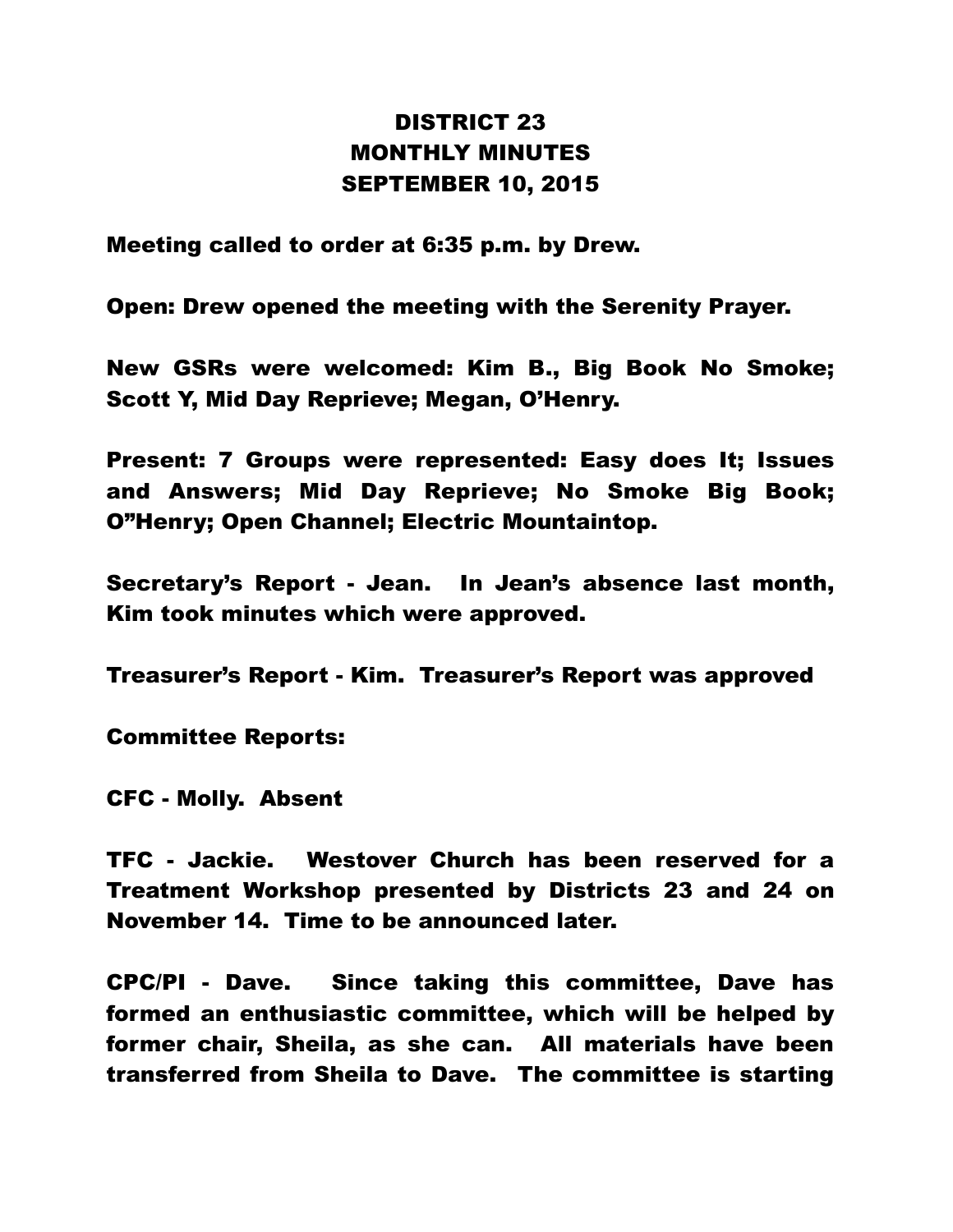by distributing to people they know the pamphlet Is AA for You? They are asking these people to take to school counselors with particular emphasis on teenagers and alcohol. From there they plan to distribute to counselors of all levels and then to doctors.

Special Events - Rucker . Absent. Through a text to Drew, Rucker said that he is in the process of planning the New Year's Eve event. Anyone wishing to volunteer to help can reach him through the website: se@nc23.org.

Grapevine - Dan.

Website Report Thomas. Absent. Via a text to Drew, Thomas reported downloads and 70 schedules printed.

Special Needs - Sharon. Absent

Intergroup - Lisa. All is good. Next meeting is next Wednesday, September 16.

LCM - Dave/Roberta. Absent.

Alt. DCM - Open Position

DCM Report -Drew. Drew reported that he attended the Area Summer Meeting in Raleigh, the purpose of which is finalize items for Area Assembly which will be held in Raleigh, October 16-18 at the Raleigh Hilton.

Items discussed: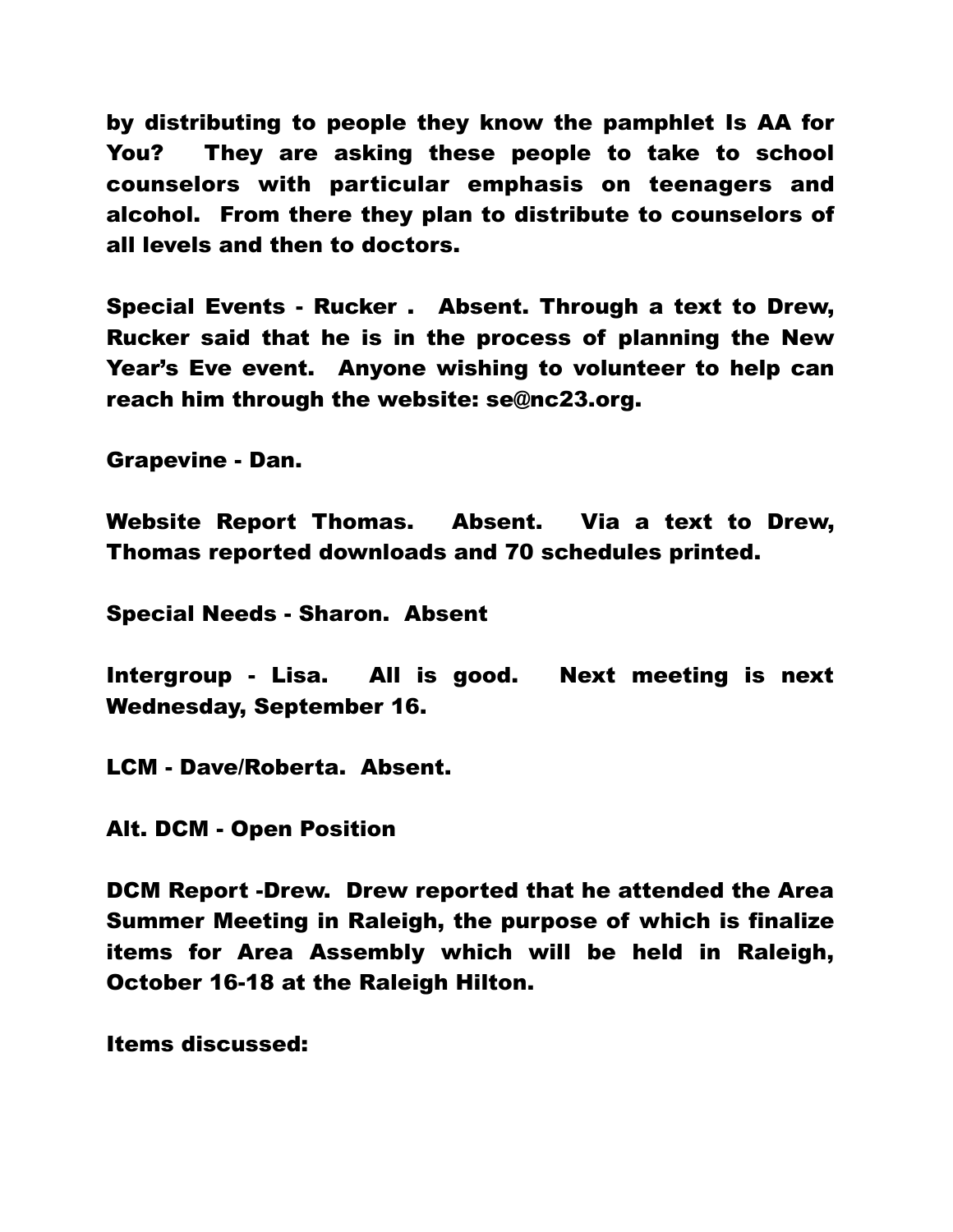Preconference for 2016. East (District 60) will be March 19; Central in Concord (District 45); and West, April 2 (districts 80- & 71)

Ad-hoc Redistricting Committee formed to determine if there is an inactive or not regularly represented District in the area; and what Districts consider themselves eligible for redistricting.

Freedom from Bondage to be held in Aberdeen March 11-13.

Creation of Webmaster to have 2 year term, to have voice and vote, and expenses to be paid.

State Convention had to delve into their prudent reserve. As a result, change to registration fee to \$22 prior to convention, \$25 at the door. These fees to remain in effect until prudent reserve is replaced.

Area Assemblies to be held at Raleigh Hilton 2017-2019. Area Summer Committee and Winter Committee Meetings to be held at Sheraton in Greensboro.

Drew reported that District 23 has contributed \$1,800 which ranks us 3<sup>rd</sup> of all Districts. District 23 consists of 62 groups and 912 members.

Our Delegate, Rachel, gave her report on the Annual Meeting at GSO in New York in April. This is available on the Website: aanorthcarolina.org. User name is: 23. Password is: iamsober.